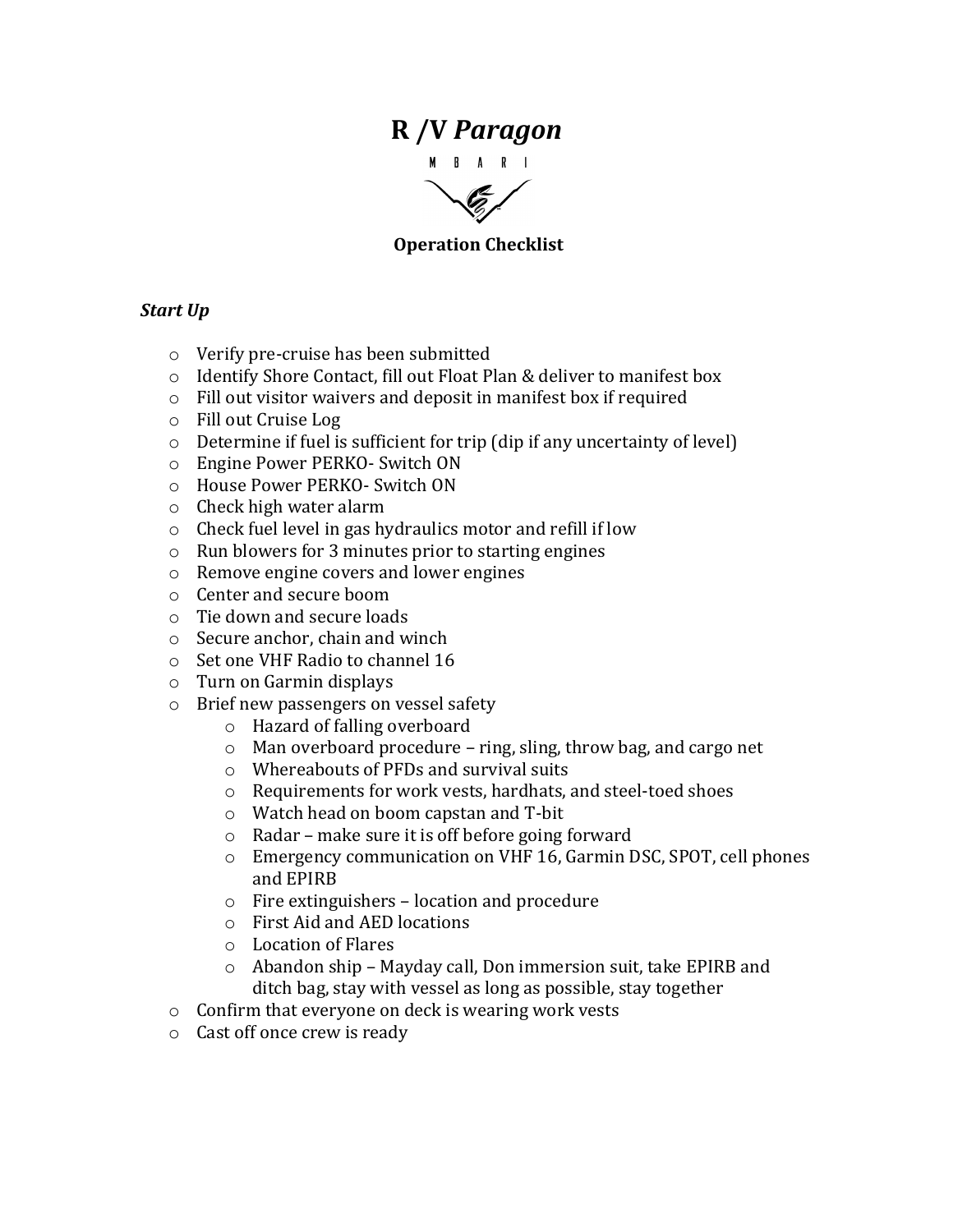### *Underway*

- $\circ$  Confirm lines and buoys are inboard and secured
- $\circ$  Confirm passengers on back deck are wearing proper safety gear
- $\circ$  Turn on navigation lights in restricted visibility
- $\circ$  Turn on radar in restricted visibility
- $\circ$  Monitor blind spot for hazards
- $\circ$  Monitor engine diagnostics
- $\circ$  Always ask whether the crew and passengers are ready before accelerating

### *Shut Down*

- $\circ$  Fuel boat if under 100 gallons on board
- $\circ$  Notify shore contact of your safe return
- $\circ$  Complete logs- Cruise, Maintenance, and Fuel logs
- $\circ$  Rinse Engines through cowling when vertical for 30 seconds each
- $\circ$  Raise Engines
- $\circ$  Rinse exterior of engines, bracket and tie-bar thoroughly
- $\circ$  Gravity flush engines 5 minutes apiece DO NOT START ENGINE
- $\circ$  Replace rinse-hose fittings on engine
- $\circ$  Rinse boat thoroughly including windows, deck, and anchor winch
- $\circ$  Rinse water off windows with RO and Rain-X sprayer.
- $\circ$  Empty trash
- $\circ$  Stow work vests and hardhats NEATLY in V-berth
- $\circ$  Close and lock windows
- $\circ$  Tidy up the V-berth and cabin
- $\circ$  Clean Garmin monitors if smudges ONLY use the cleaning kit stored behind the helm seat
- $\circ$  Replace covers on GPS and engine display
- o Turn Engine Power PERKO Switch **OFF**
- o Turn House Power PERKO Switch **OFF**
- o Turn inverter **OFF**
- $\circ$  Confirm all tools are clean and returned
- $\circ$  Rinse lines and hang on the rail aft of the helm
- $\circ$  Rinse and bundle ratchet straps. Stow in green bin in cabin.
- $\circ$  Center and secure the boom. Add half hitch on a bight to both side-lines.
- $\circ$  Lock cabin and aft hatch with combo locks oriented right-side-up
- $\circ$  Stow and depressurize the dock hose run the hose down and back on the Flyer dock
- $\circ$  Confirm the boat is secured to dock properly (Fenders in place and lines secure to cleats)
- o **Finish lines with a Flemish Flake** (yes please. It is quite nice)
- $\circ$  Plug in sealion electric fence on Flyer dock.
- $\circ$  Replace the caution sign at top of ramp on exit.